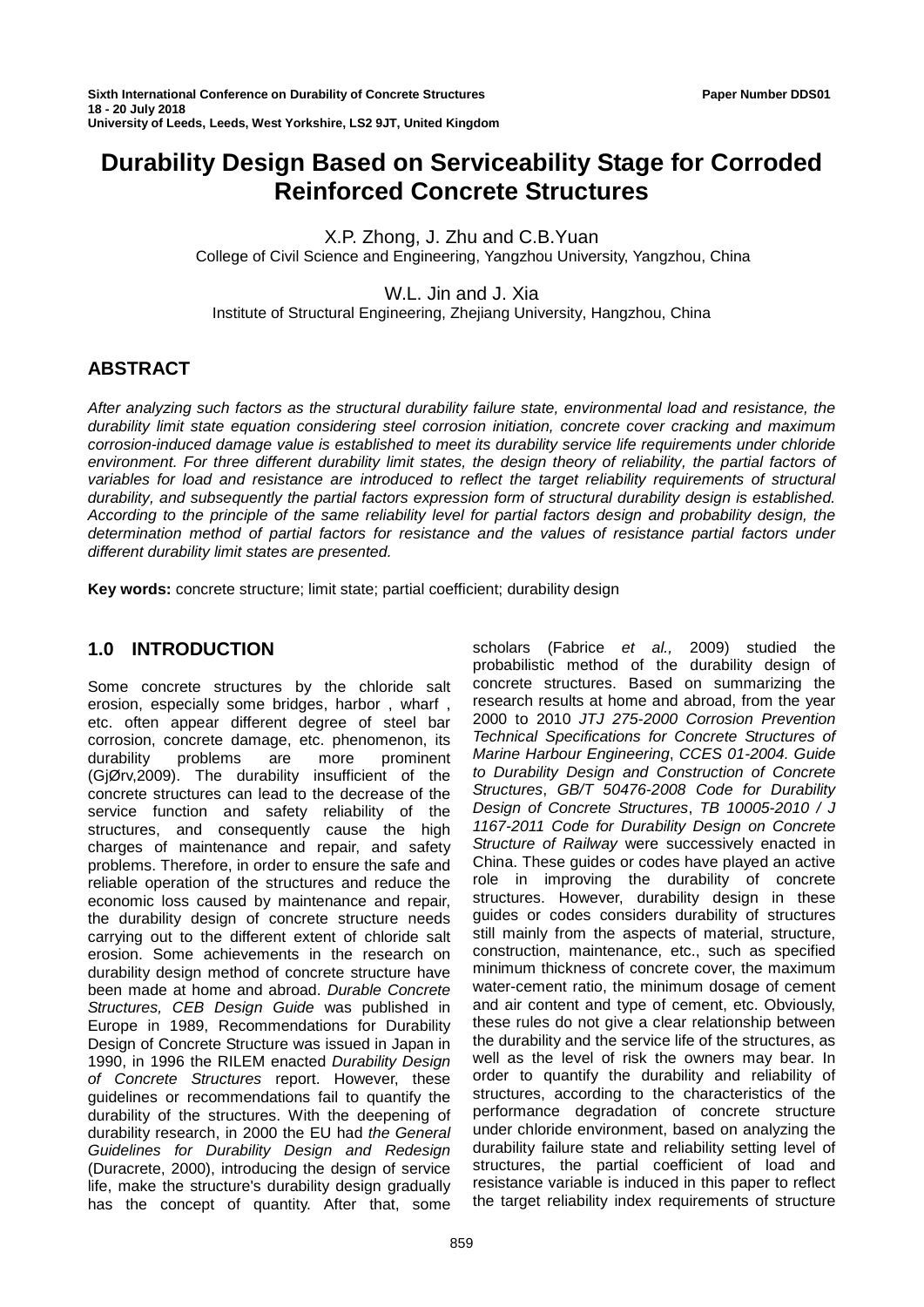durability, and consequently establish a quantitative design method of concrete structure durability based on the reliability.

# **2.0 THE DETERIORATION PROCESS OF THE LIFE CYCLE PERFOR-MANCE OF STRUCTURES**

The corrosion of concrete steel bar in the chloride environment is the main reason for the deterioration of structure performance. For the whole process of reinforcing bar corrosion, Tuutti (1982) proposed the two-stage model of reinforcement corrosion, which consists of corrosion-induced stage and corrosion propagation stage. The reinforcing bar did not rust, and the structural performance was not significantly changed in corrosion-induced stage. After the reinforcing bar into the corrosion propagation stage, due to the emergence and development of corrosion product, the corrosive force leads to phenomena of concrete cover cracking and spalling, and etc., the degradation of structure performance is accelerated significantly, bearing capacity and reliability index, and etc. are reduced. According to effect on the performance of structure after reinforcement corrosion, corrosion propagation stage can be further divided into three stages: steel corrosion initiation to cover corrosion-induced cracking, cover corrosion-induced cracking to cumulative damage reaching the allowable limit, and applicability not meeting the requirements to bearing capacity affected. Based on the analysis of the existing structure performance degradation mechanism and process, the durability of the structure is carried through the whole life cycle of the structure, and the influence on the structural performance is different. The durability design of concrete structures, therefore, can not only stay on the qualitative regulation on such aspects as structure material, structure, construction and maintenance, and etc., must also consider the quantitative influence of durability on the safety and applicability of structures.

# **3.0 DURABILITY LIMIT STATE AND TARGET RELIABILITY INDEX**

### **3.1 Durability Limit State**

The design of structural durability is based on the performance design, the core of the performance design is to meet the predetermined functional requirements of the structures and to reflect the individualized demands of the owners (Zhong and JIN,2013). According to thought of performance design and performance in the process of service, during the entire life cycle of structures, each stage of the process of degradation can be taken as basement of durability limit state, therefore, the durability limit state is a dynamic performance state,

which can be defined according to the demands of users, the different durability limit state reflects the different requirements of owners or users on the performance of structures. According to the current research on the degradation process of structure performance, reinforcing bar corrosion initiation in concrete structure, cover corrosion-induced cracking and the corrosive damage reaching a certain limit are very important time nodes of entire life cycle performance of structures, are often chosen as the limit state of durability failure. These limit states in the reliability level setting, the determination of limit state function and probability design method will be in-depth studied in this paper.

# **3.2 Target Reliability Index**

In the study of the durability design based on reliability, the reliability level setting of durability failure state, or, the determination of target reliability index , is very pivotal, which is the foundation of the durability reliability analysis of structures. Because the design codes of structures have not yet included the content of the design of the durability limit state, so the target reliable index of the durability limit state is also lacking. Considering such factors as the public psychology, the possibility of repair injury in failure condition, the degree of the importance of structure, the consequences of failure, class of durability and economic factors within service life, etc., he reliability indexes in reinforcing bar corrosion initiation, the moment of cover corrosion-induced cracking and corrosive damage (corrosion cracking width or depth of reinforcing bar corrosion) reaching values of the allowable limit are given 1.0, 1.5, 2.0 respectively in the literature (Zhong and Jin, 2013) .

# **4.0 DURABILITY DESIGN METHOD BASED ON PROBABILITY**

### **4.1 Probabilistic Model of Durability Design**

Durability design, the same as structural design, is based on structural performance, limit state and reliability. When designing the bearing capacity of structure, the definition of load and resistance variable is clear, which have such load variables as people, vehicles, snow, wind and mechanic, and etc., resistance variable as the material parameters, such as compressive strength of concrete and steel yield strength. Similar to the concept of design in the structural code, this definition can also be used for durability design, material variables represent resistance variables, while the variable describing environment as the load variable. Therefore, the limit state function of the structure under environmental load can be expressed as:

$$
Z = R - S_{\rm L} \tag{1}
$$

where,  $R$  is structural resistance;  $S<sub>r</sub>$  is environmental effects.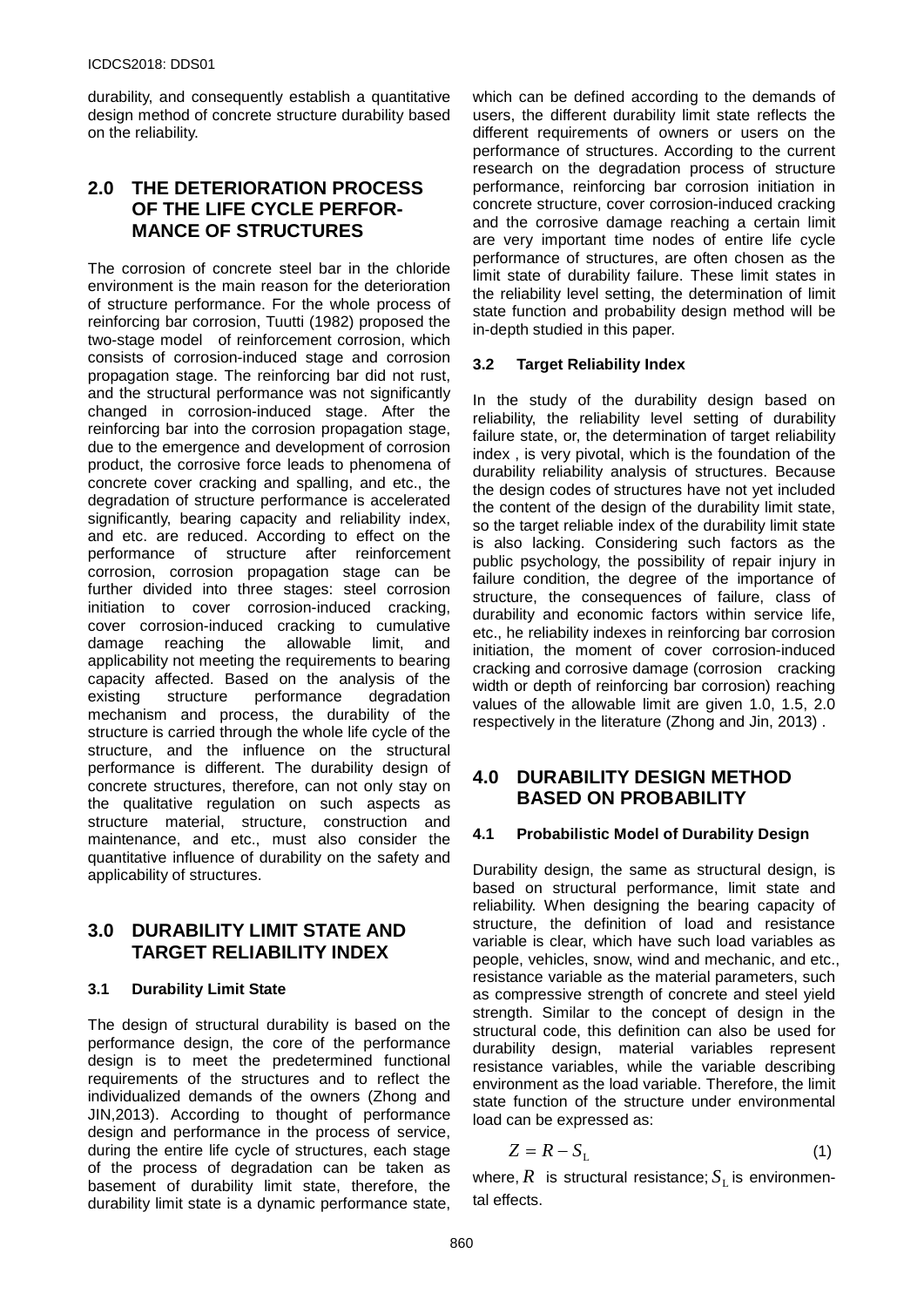If taking reinforcing bar corrosion initiation, cover corrosion cracking or corrosive damage (corrosion cracking width or depth of corrosion) reaching an acceptable level as "failure", the failure probability can be expressed as:

$$
p_{\rm f} = p(R - S_{\rm L} < 0) < P_{\rm target} \tag{2}
$$

where,  $p_f$  is the failure probability of structures;  $P_{\text{target}}$  is the target failure probability.

After the environmental effect, statistical parameters of structural resistance and probability distribution type are determined, the different durability limit states can be probability designed by the probability model of equation (2). However, considering the probability calculation method is too complex to use in actual engineering, therefore, with the help of the derived method of bearing capacity limit state applied to design expression, the method of partial coefficient is adopted to design the durability limit state of structures. By selecting the corresponding component coefficient, the target reliability index can be met as much as possible.

#### **4.2 Design Method of Durability Partial Coefficient**

When complex probabilistic design is converted into expression of partial coefficient design, the partial coefficients that can meet the requirements of reliable index for durable targets need determining. The partial coefficient of load in the design of limit state of bearing capacity is divided into two parts: the constant load partial coefficient and the live load partial coefficient, considering a simple combination of constant load and live load. However, for durability design under erosion environment, due to the consideration of the normal service caused by durability, the impact of environment is the most important factor, the effect of structure gravity on durability limit state is negligible, only considering the effect of environmental impact and the corresponding partial coefficient. For the partial coefficient of resistance, after the partial coefficient of the environment action is gived, the durability resistance partial coefficient  $\gamma_{\rm p}$  that meets the

target reliability index of durability can be determined by using the principle of equal reliability level setting, the method is as follows:

Under environmental load, the limit state equation of structures by adopting the probabilistic method is expressed as follows:

$$
R - S_{\rm L} = 0 \tag{3}
$$

When the partial coefficient method is adopted (only the chloride ion load is considered), the design expression of structures can be expressed as:

$$
\gamma_{\rm Q} S_{\rm Lk} = R_{\rm k} / \gamma_{\rm D} \tag{4}
$$

where,  $S_{LK}$  is the standard value effect of environmental live load;  $R_k$  is the resistance standard value;  $\gamma_0$  is partial coefficients for environmental action.

By the principle of the same durability reliability level for the structures designed according to the method of partial coefficients and the probabilistic method, the partial coefficient of durability resistance is:

$$
\gamma_{\rm D} = \frac{R_{\rm k}^*}{\gamma_{\rm Q} S_{\rm Lk}} \tag{5}
$$

where,  $R_k$  is the resistance standard value, which is obtained based on the target reliability index according to the probability method.

# **5.0 THE DETERMINATION OF PARTIAL COEFFICIENTS FOR DIFFERENT DURABILITY FAILURE STATES**

#### **5.1 Reinforcing Bar Corrosion Initiation Status**

#### Environmental Load Effects and Resistance

The main reason of reinforcing bar corrosion under chloride environment is the chloride ion diffusion and accumulation, so the chloride ion concentration (mass fraction, the same below) on the surface of structure can be taken as environmental load. Under the action of environmental load, it is assumed that the content of chloride ions in concrete mixture can be neglected, and the environmental effect can be expressed by the second diffusion law of Fick :

$$
X = 2\sqrt{Dt} \, \text{erf}^{-1} \left( \frac{C_{\text{s}} - C(x, t)}{C_{\text{s}}} \right) \tag{6}
$$

where,  $X$  is the diffusion depth of chloride ions; *t* is exposure time; C<sub>s</sub> is chloride ion concentration on the surface of concrete; *D* is the chloride diffusion coefficient in concrete;  $C(x,t)$  is the concentration of chloride ions at t moment and x location away from the concrete surface;  $erf(\cdot)$  is error function.

When the chloride ions invade the steel surface and reach the critical value of the rebar corrosion, the steel bar begins to rust, the time depends on the thickness and the quality of the concrete cover, thus, the thickness and quality of the cover are regarded as the resistance of the structure to the erosion.

For a given environment, durability design is to provide the basis for the determination of concrete quality and cover thickness, that is to say, the thickness of the concrete cover is determined by quantitative design. As with bearing capacity design to determine the method of resistance, considering the requirements of structural design service life, after determining the design value of chloride ions load and material capacity parameters, when the concentration of chlorine ions  $C(x, t) = C$  or away from x location on the surface of concrete, the corresponding diffusion depth *X*cr is just the minimum cover thickness required for durability design, at the moment the erosion resistance can be expressed as: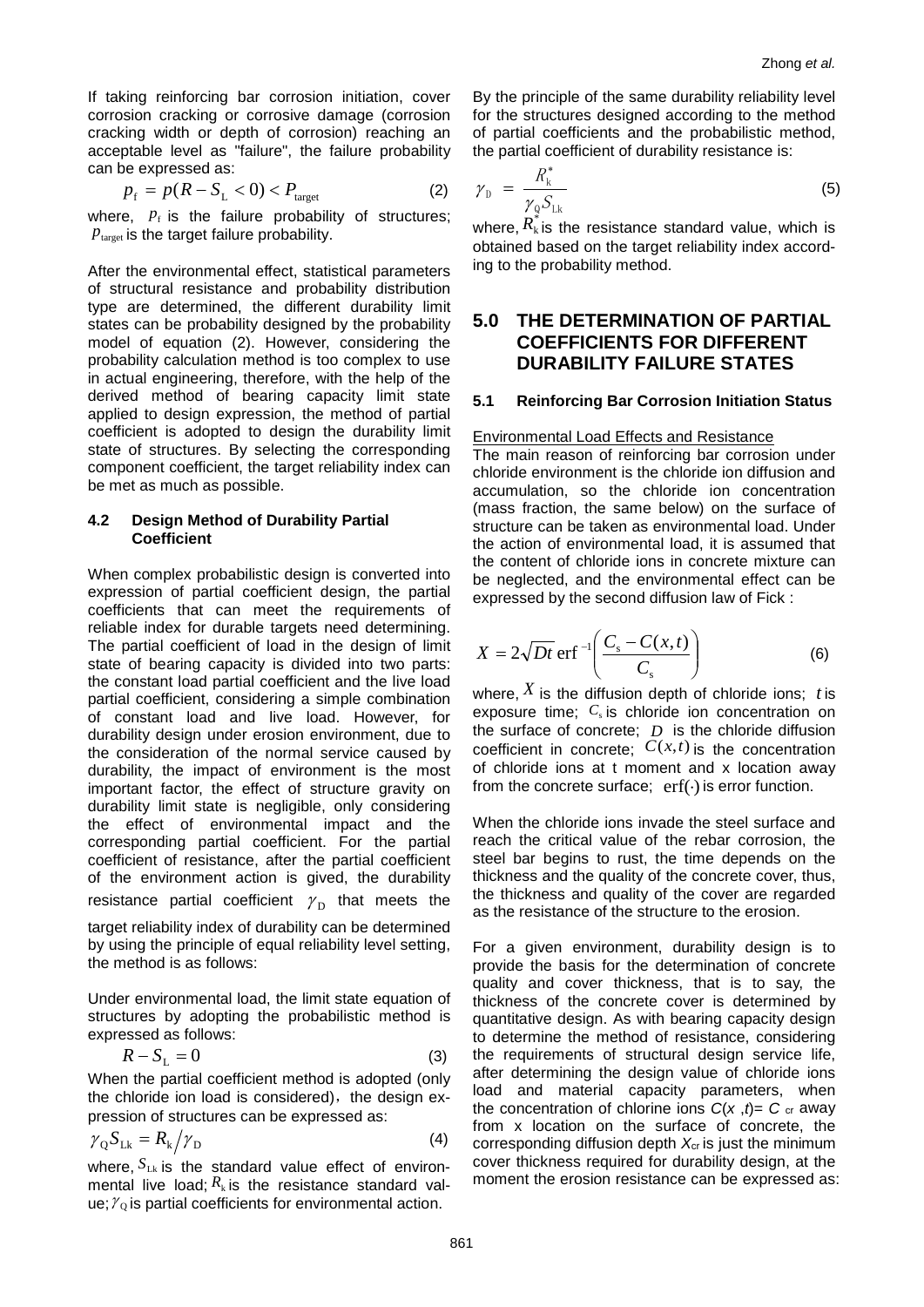$$
R_{\rm p} = X_{\rm cr} = 2\sqrt{Dt} \,\text{erf}^{-1} \left( 1 - \frac{C_{\rm cr}}{C_{\rm s}} \right) \tag{7}
$$

Through formula (7) to determine the minimum cover thickness (resistance) required for the reinforcing bar corrosion initiation, the surface chloride concentration in the formula is the design value of environmental load, and it should be treated as a constant. Considering the uncertainty of calculation model, resistance can be expressed as:

$$
R = K_{\rm p} R_{\rm p} = K_{\rm p} X_{\rm cr} \tag{8}
$$

Thus, the statistical parameters of member resistance are:

$$
\mu_{\rm R} = \mu_{K_{\rm P}} \mu_{R_{\rm P}} = \mu_{K_{\rm P}} \mu_{X_{\rm CT}} \tag{9}
$$

$$
\delta_{\rm R} = \sqrt{\delta_{K_{\rm P}}^2 + \delta_{R_{\rm p}}^2} = \sqrt{\delta_{K_{\rm P}}^2 + \delta_{X_{\rm cr}}^2}
$$
(10)

$$
\mu_{R_{\rm p}} = R_{\rm p}[\mu_{\rm D}, \mu_{C_{\rm cr}}];
$$
\n
$$
\sigma_{R_{\rm p}} = \left\{ \sum_{i}^{n} \left[ \frac{\partial R_{\rm p}}{\partial X_{i}} \bigg|_{\mu} \right]^{2} \sigma_{X_{i}}^{2} \right\}
$$
\n
$$
\delta_{R_{\rm p}} = \frac{\sigma_{R_{\rm p}}}{\mu} \qquad (i = 1, 2, \dots, n) ;
$$

 $\mu_{_{R_{\text{P}}}}$ where,  $\mu_R$ ,  $\delta_R$  are the mean value and the coefficient of variation of resistance respectively;  $X_{cr}$  is the diffusion depth corresponding to the chlorine ion critical concentration;  $K_p$  is the random variable of the calculated model uncertainty;  $\mu_{K_{\rm P}}$ ,  $\partial_{K_{\rm P}}$  are the average value and the coefficient of variation of the random variable  $K_{\rm p}$  respectively;  $\delta_{X_{\rm cr}}$ ,  $\mu_{X_{\rm cr}}$ are the average value and the coefficient of variation of  $X_c$ ;  $X_i$  is the random variable of  $R_p$ ;

 $\partial X_i\big|_\mu$  $\frac{\partial R_{_{\rm P}}}{\partial \theta}$  is the partial derivative at the mean value.

#### Limit State Equation

Taking chloride ions eroding onto the steel surface and start rusting as the failure criterion, the erosion depth of chloride ions is taken as the environmental load effect, while the diffusion depth at time when the rebar begins to rust is taken as structural resistance, the limit state equation and failure probability design expression is:

$$
Z = R - S_{\rm L} = K_{\rm p} X_{\rm cr} - K_{\rm p} X = 0 \tag{11}
$$

$$
p_{\rm f} = p(R - S_{\rm L} < 0) = p(K_{\rm p} X_{\rm cr} - K_{\rm p} X < 0) < P_{\rm target} \tag{12}
$$

#### The Determination of the Partial Coefficient  $\gamma_{D_0}$  of

#### Durability Resistance for Reinforcing Bar Corrosion Initiation

The environmental erosion effect is variable, is one variable, difficult to predict accurately, multiplied by one partial coefficient to make the estimation of the erosion load more safe. Reference to the recommendations of the literature (Liu, 2007), the partial coefficient of chloride ion action (surface chloride concentration) in this paper is valued 1.2.

The structure under environment action must be able to withstand its erosion effects. Erosion resistance is related to the environmental conditions of structures, when the resistance partial coefficient of different durability failure states is given, the following 3 situations: D (Severe) , E (very serious) and F (Extreme severity) under marine chloride environment in *GB/T 50476-2008 Code for Durability Design of Concrete Structures*, are considered in this paper.

According to the literature (Zhong *et al.*, 2013). Table 1 shows the statistics parameters of chloride ion load at different environmental levels. The statistical parameters of Resistance *R* are calculated by the formula (9), (10), the statistical parameters of variables affecting resistance are shown in the Table 2:

Taking reinforcing bar corrosion initiation as the standard of durability service life's ending, according to the above given determination method of the partial coefficient of durability resistance, when *R* subject to logarithmic normal distribution and  $S<sub>L</sub>$  obeying normal distribution, a MATLAB program which compiled with second-order moment method is run to obtain the corresponding resistance standard value  $R_k^*$  of target reliable indicator  $\beta = 1.0$ ; and then by the formula ( 5 ) to obtain the partial coefficient  $\mathcal{V}_{D_0}$  of durability resistance of different environmental action levels under reinforcing bar corrosion initiation state (calculated results are listed in Table. 4 .

**Table 1.** Statistical parameters of chloride ion load  $|_{C_s}$  at different environmental levels

|         | <b>Environment</b>                     | /%<br>$C_{\cdot}$ |                           |                         | <b>Distribution</b> |
|---------|----------------------------------------|-------------------|---------------------------|-------------------------|---------------------|
| Grade   |                                        | Mean value        | <b>Standard deviation</b> | Variable<br>coefficient | type                |
| III-D   | Atmospheric zone(mild salt fog)        | 0.25              | 0.20                      | 0.80                    | Normal              |
| $III-E$ | Atmospheric zone(heavy salt fog)       | 0.35              | 0.25                      | 0.71                    | Normal              |
|         | Splash/Tidal range zone, athermal area | 0.60              | 0.30                      | 0.50                    |                     |
| III-F   | Splash/Tidal range zone, hot area      | 0.60              | 0.80                      | 1.33                    | Normal              |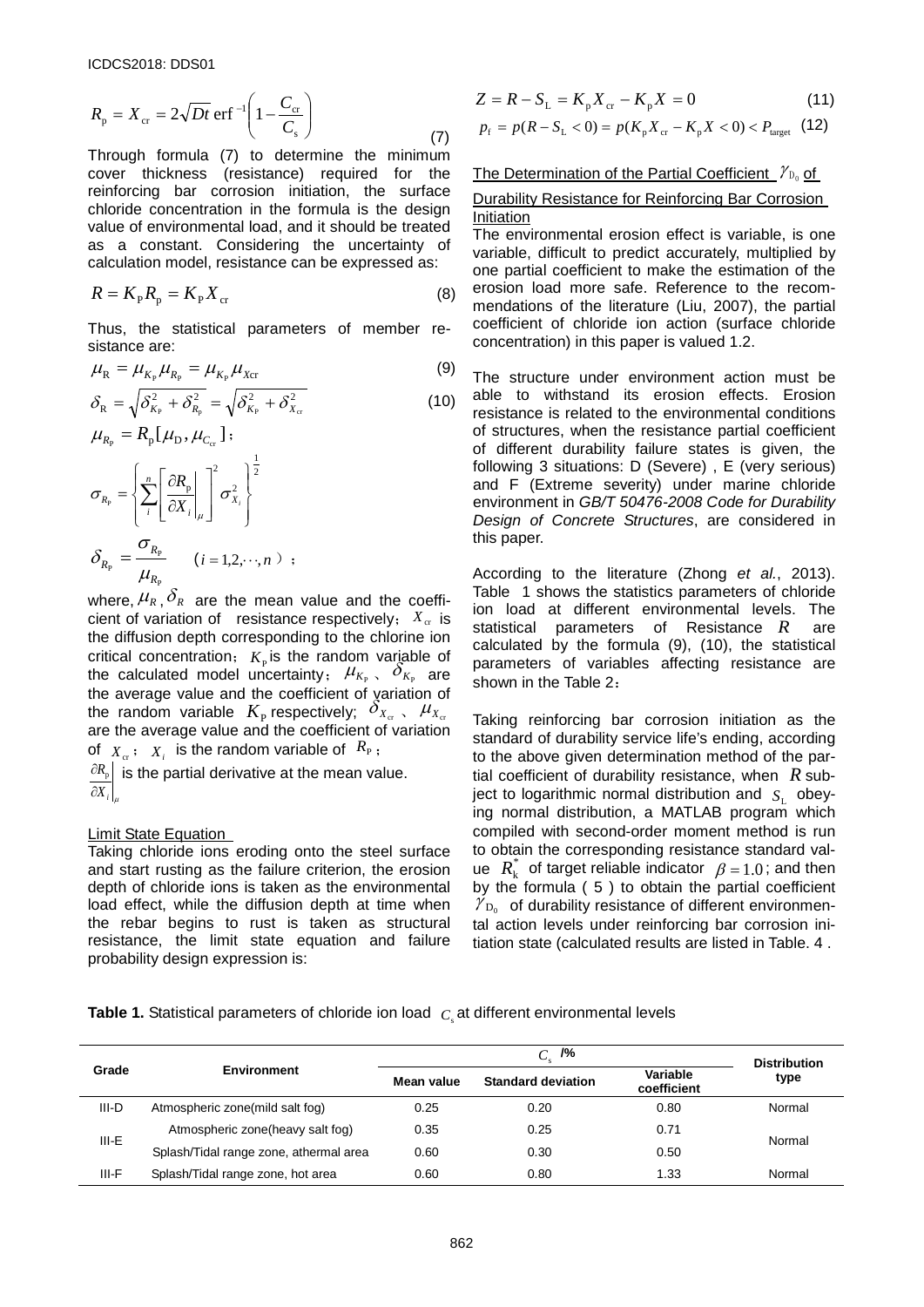#### **Table 2.** Statistical parameters of variables affecting resistance

| Random variable                                                          | Mean value                  | Variable coefficient | <b>Distribution type</b> |
|--------------------------------------------------------------------------|-----------------------------|----------------------|--------------------------|
| $D \times 10^{-8}$ / (cm <sup>2</sup> · s <sup>-1</sup> ) <sup>[6]</sup> | $0.970$ ( $m_w/m_c = 0.4$ ) | 0.20                 | Normal                   |
| Splash zone                                                              | 0.070                       | 0.30                 |                          |
| Atmospheric zone, the change area of water level                         | 0.087                       | 0.15                 | Normal                   |
| Uncertain coefficient of calculating model                               | 1.000                       | 0.20                 |                          |

### **5.2 Corrosion Cracking State of Cover**

#### Load Effect and Resistance

The cracking of cover caused by corrosion of reinforcing bars is due to the corroded expansion force exceeding the tensile strength of concrete. The corroded expansion force of cover cracking is related to the corrosion amount (corrosion depth) of reinforcement. It is known by the Faraday Corrosion Law that the corrosion depth of rebar is proportional to the corrosion current density, and within the same time the greater the corrosion current density is, the deeper the corrosion depth of the rebar is, and consequently the greater the corroded expansion force is. As a result, analyzing the reliability of corrosion cracking failure status, the corrosion current density can be regarded as the load random variables, the effects of its cause (corrosion depth) is calculated according to the following formula(Zhong *et al.*, 2015):

$$
\delta(t) = 0.0116 \int_{t_0}^{t} i_{\text{corr}}(t) dt
$$
  
= 0.0116  $\int_{t_0}^{t} 32.13 \frac{(1 - m_{\text{w}} / m_{\text{C}})^{-1.64}}{x} t^{-0.29} dt$   
= 0.525  $\frac{(1 - m_{\text{w}} / m_{\text{C}})^{-1.64}}{x} (t^{0.71} - t_0^{0.71})$   
 $t_0 < t < t_{\text{cr}}$  (13)

where,  $t_0$  is the time of reinforcing bar corrosion initiation (year); *t* is the time after corrosion of reinforcing bar (year)  $; t_{cr}$  is the time of cover corrosion cracking (year);  $i_{\text{corr}}(t)$  is the corrosion cur rent density with time ( $\mu$ A /cm<sup>2</sup>); *x* is the thickness of the concrete cover  $(mm)$ .

When the corrosion depth of reinforcing bar reaches the critical corrosion depth of cover cracking, the cover cracks. As a result, the critical corrosion depth  $\delta_{cr}$  of cover corrosion cracking can be regarded as structural resistance, and calculated according to the following formula(Zhong *et al.*, 2015):.

$$
\delta_{\rm cr} = k_1 k_2 k_3 \left[ 0.15 \left( \frac{m_{\rm w}}{m_{\rm C}} \right)^{1.55} f_{\rm c}^{0.34} \left( 1 + \frac{2x}{d} \right)^{0.19} d^{-0.3} \right] \tag{14}
$$

where,  $k_1 = 1 - 0.07m_1 - 0.54m_2 - 2.47m_3$ ;  $m_1$ ,  $m_2$ ,  $m_3$  are the quality fraction of fly ash, slag, silicon ash respectively;  $k<sub>2</sub>$  is the correction coefficient of rebar position,  $k_2 = 1.0$  (corner area),  $k_2$  = 1.33 (middle area);  $k_3$  is the correction

coefficient of rebar type,  $k_3 = 1.0$  (ribbed steel bar) ,  $k_3 = 0.88$  (light round bar); *d* is steel bar diameter  $f_c$  is the compressive strength of concrete 28d.

#### Limit State Equation

For the corrosive cracking failure state, taking the corrosion depth caused by corrosion current density as load effect, while taking the critical corrosion depth at the moment of the cover corrosive cracking as structure resistance, the limit state equation and the failure probability can be expressed as:

$$
Z = R - S(t) = \alpha_{cr} \delta_{cr} - \alpha \delta(t) = 0
$$
 (15)  

$$
p_f = p[R - S(t) < 0] = p[\alpha_{cr} \delta_{cr} - \alpha \delta(t) < 0]
$$
 (16)

where,  $\alpha_{cr}$  is the model uncertainty coefficient of formula (14) ;  $\alpha$  is the model uncertainty coefficient of formula (13).

### Determination of Durability Resistance Partial Coefficient  $\gamma_{D_{cr}}$  for Corrosion Cracking State

The corrosion current density is taken as a random variable, difficult to predict accurately, need to be multiplied by a partial coefficient. In reference to the values of variable load partial coefficient in the design of structures, the partial coefficient of corrosion current density is proposed 1.4 in this paper.

Table 3 shows the statistical characteristics of the main influencing factors (Li *et al.*,1990). Among them, due to lack of related statistical data of the corrosion current density, so, for atmospheric zone (mild salt fog), atmospheric zone (heavy salt fog), splash/tidal range zone (a thermal area), splash/tidal range zone (hot area), the variation coefficients of corrosion current density are assumed 0.15, 0.20, 0.35 and 0.50 respectively in this paper.

Taking the corrosion cracking of concrete cover as the standard of the structure durability service life's ending. By adopting the same method as one determining the partial coefficient  $\gamma_{D_0}$  of durability resistance under reinforcing bar corrosion initiation, the partial coefficient  $\gamma_{D_{\alpha}}$  of resistance can be obtained to meet the target reliability index  $\beta = 1.5$ of durability, and the calculated results are also listed in Table 4.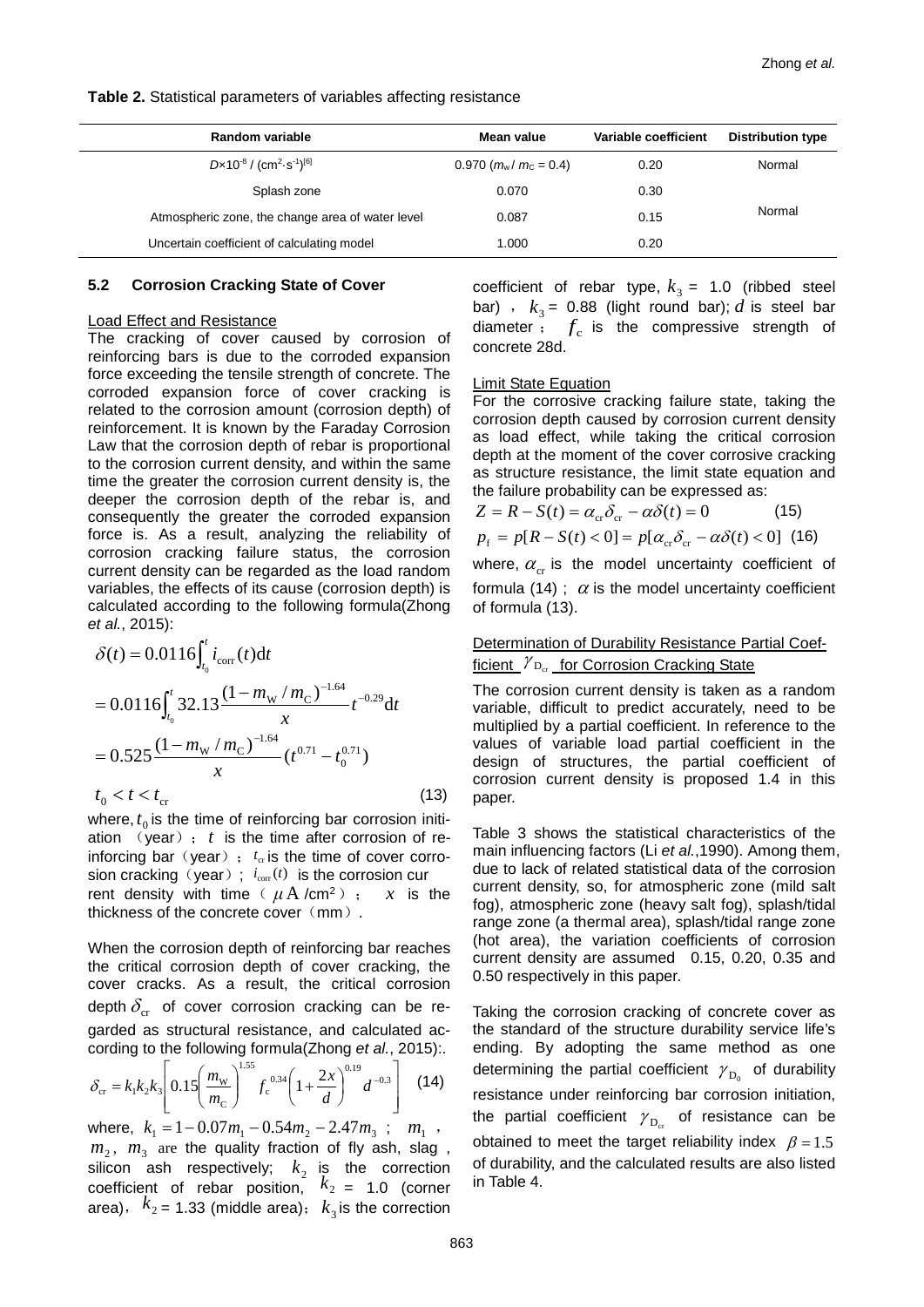#### **5.3 The Maximum Acceptable Level of Corrosive Damage**

#### Load Effect and Resistance

After the corrosion cracking of the concrete cover, the corrosion-induced crack provides an extremely convenient channel for the invasion of the erosive media, thus, accelerates the corrosion speed of the reinforcing bar. The structural damage caused by further corrosion of reinforcement is usually shown as increase of crack width, peeling of concrete cover and lower rigidity. All these damages affecting normal service are affected by the degree of corrosion (corrosion depth) and corrosion current density. Therefore, like failure state of cover cracking, the corrosion current density is still regarded as the load random variable, and the resulting load effect can be calculated as follows(Zhong *et al.*, 2015):

$$
\delta(t) = \delta_1(t_{cr}) + 0.012 \int_{t_{cr}}^{t} [0.368 \ln t + 1.131] \text{d}t
$$
  
=  $\delta_1(t_{cr}) + 4.272 \times 10^{-3} (t \ln t - t_{cr} \ln t_{cr}) + 0.884 \times 10^{-2} (t - t_{cr})$   
 $t_{cr} < t$  (17)

where,  $\delta_1(t_{cr})$  is corrosion depth of reinforcement at time of corrosion cracking, calculated from the formula (13).

Taking the corrosion depth  $\delta_d$  of reinforcement, when the surface of concrete has the maximum acceptable appearance damage, as the structural resistance,  $\delta_d$  can be calculated by following formulae (18)-(19). (CECS220, 2007)

A bar with circular steel bars:

$$
\delta_{\rm d} = 0.255 + 0.012 \frac{x}{d} + 0.84 \times 10^{-3} f_{\rm cut} \tag{18}
$$

| Table 3. Statistical parameters of main influence factors |  |
|-----------------------------------------------------------|--|
|-----------------------------------------------------------|--|

A bar with ribbed steel bars:

$$
\delta_{\rm d} = 0.273 + 0.008 \frac{x}{d} + 0.55 \times 10^{-3} f_{\rm cut}
$$
 (19)

where,  $f_{\text{cuk}}$  is the standard value of compressive strength for concrete cube.

#### Limit State Equation

After the load effect and resistance model are given, the limit state equation and the failure probability of the corrosion-induced damage reaching the maximum acceptable degree are expressed respectively as:

$$
Z = R - S(t) = \alpha_d \delta_d - \alpha \delta(t) = 0 \tag{20}
$$

$$
p_{\rm f} = p[R - S(t) < 0] = p[\alpha_{\rm d}\delta_{\rm d} - \alpha\delta(t) < 0] \quad (21)
$$

Where,  $\alpha_d$  is the model uncertainty coefficient for calculating  $\delta_d$ ;  $\alpha$  is the model uncertainty coefficient of formula (17).

#### Calculation of the Partial Coefficient  $\gamma_{\rm D}$  of

#### **Durability Resistance**

Taking the corrosion depth of reinforcement, at the time when the surface of concrete appears acceptable maximum appearance damage, as the standard of structural durability service life is ending. The partial coefficient  $\gamma_{\text{D}_d}$  of durability resistance by the same way as the limit state of reinforcing bar corrosion initiation and cover cracking is determined.<br>According to the durability target reliable durability target reliable index  $\beta = 2.0$ , the corrosion depth of reinforcing bar reaching the maximum acceptable degree, the different levels of environmental action are considered, and then  $\gamma_{\rm Da}$  can be calculated by data of Table 3, and the results are shown in Table 4.

| Random variable   | Coefficient of mean value | Variable coefficient | <b>Distribution type</b> |
|-------------------|---------------------------|----------------------|--------------------------|
| $I_{\rm corr}$    | 1.05                      | 0.15/0.20/0.35/0.50  |                          |
| $\boldsymbol{x}$  | 0.85                      | 0.30                 |                          |
| d                 | 1.00                      | 0.015                |                          |
| $f_{\rm c}$       | 0.85                      | 0.10                 | Normal                   |
| $\alpha_{\rm cr}$ | 1.00                      | 0.20                 |                          |
| $\alpha$          | 1.00                      | 0.20                 |                          |

**Table 4**. Resistance partial factors under different durability limit states

| Grade | <b>Environment</b>                     | $D_0$ |      | D <sub>a</sub> |
|-------|----------------------------------------|-------|------|----------------|
| III-D | Atmospheric zone (mild salt fog)       | .48   | 10،، | 1.28           |
| III-E | Atmospheric zone (heavy salt fog)      | .57   |      | 1.36           |
|       | Splash/tidal range zone, athermal area | 1.64  | 1.22 | 1.39           |
| III-F | Splash/Tidal range zone, hot area      | 221   | .40  | 1.68           |